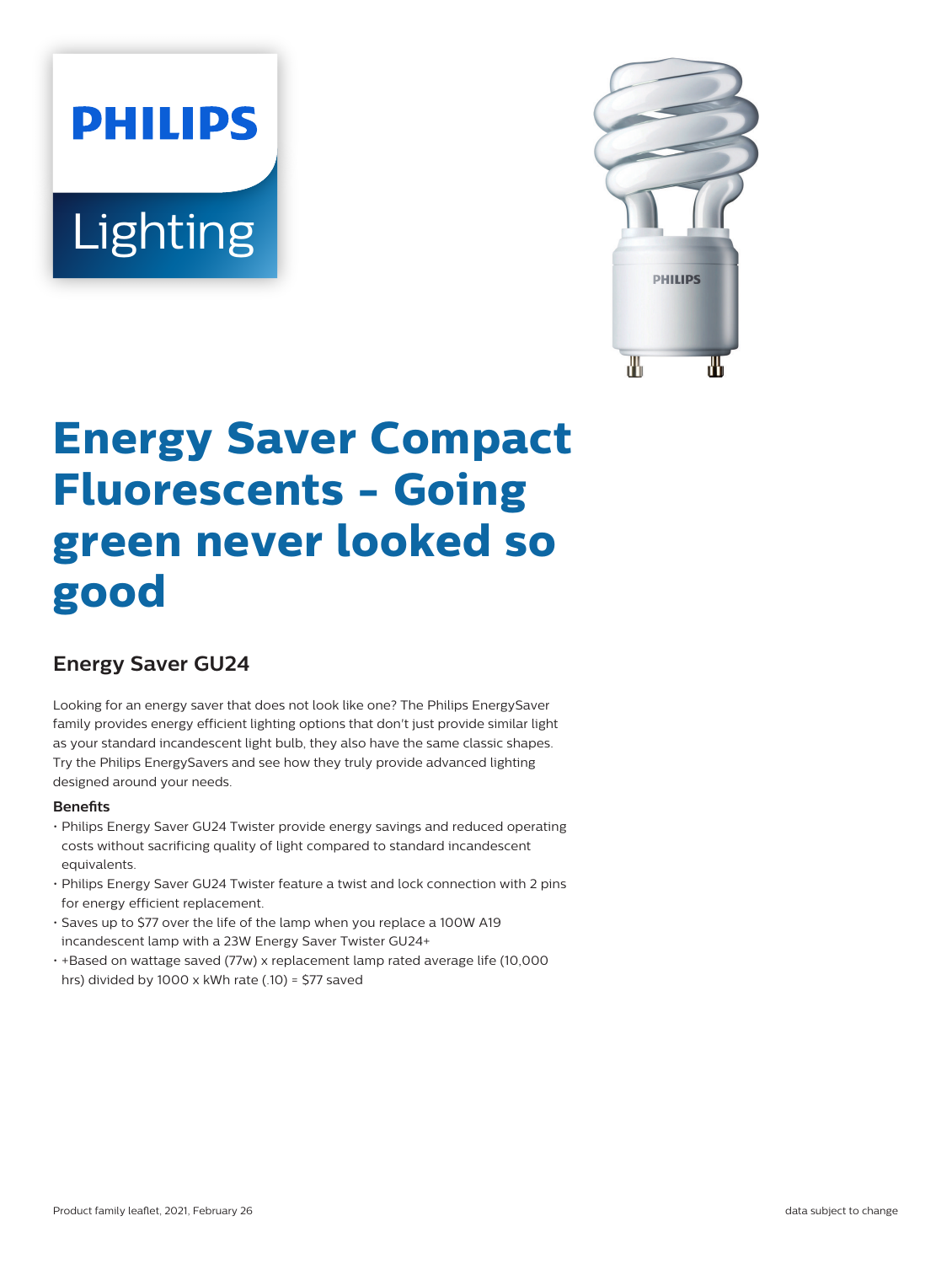## **Energy Saver GU24**

#### **Features**

- Self ballasted
- Instant on
- Compact size fits most GU24 fixtures
- Meets California's Energy Efficiency Standards for Residential and Nonresidential Buildings (24 CCR 6)
- Long life- Lasts 9 years\*
- Available in: 13, 18,and 23 Watt versions
- \* Based on an average daily usage of 3-4 hours/day, 7 days/week

#### **Application**

• Ideal for Table/Floor Lamps Wall Sconces, Surface Mounts, Reading Lamps, Recessed Fixtures, Open Hanging Fixtures, Ceiling Fans

#### **Versions**





#### **Dimensional drawing**



| Product           | $D$ (max) | $C \, (max)$ | $F$ (max) |
|-------------------|-----------|--------------|-----------|
| EL/mdTQS 13W GU24 | 51.5 mm   | 95.0 mm      | 42.5 mm   |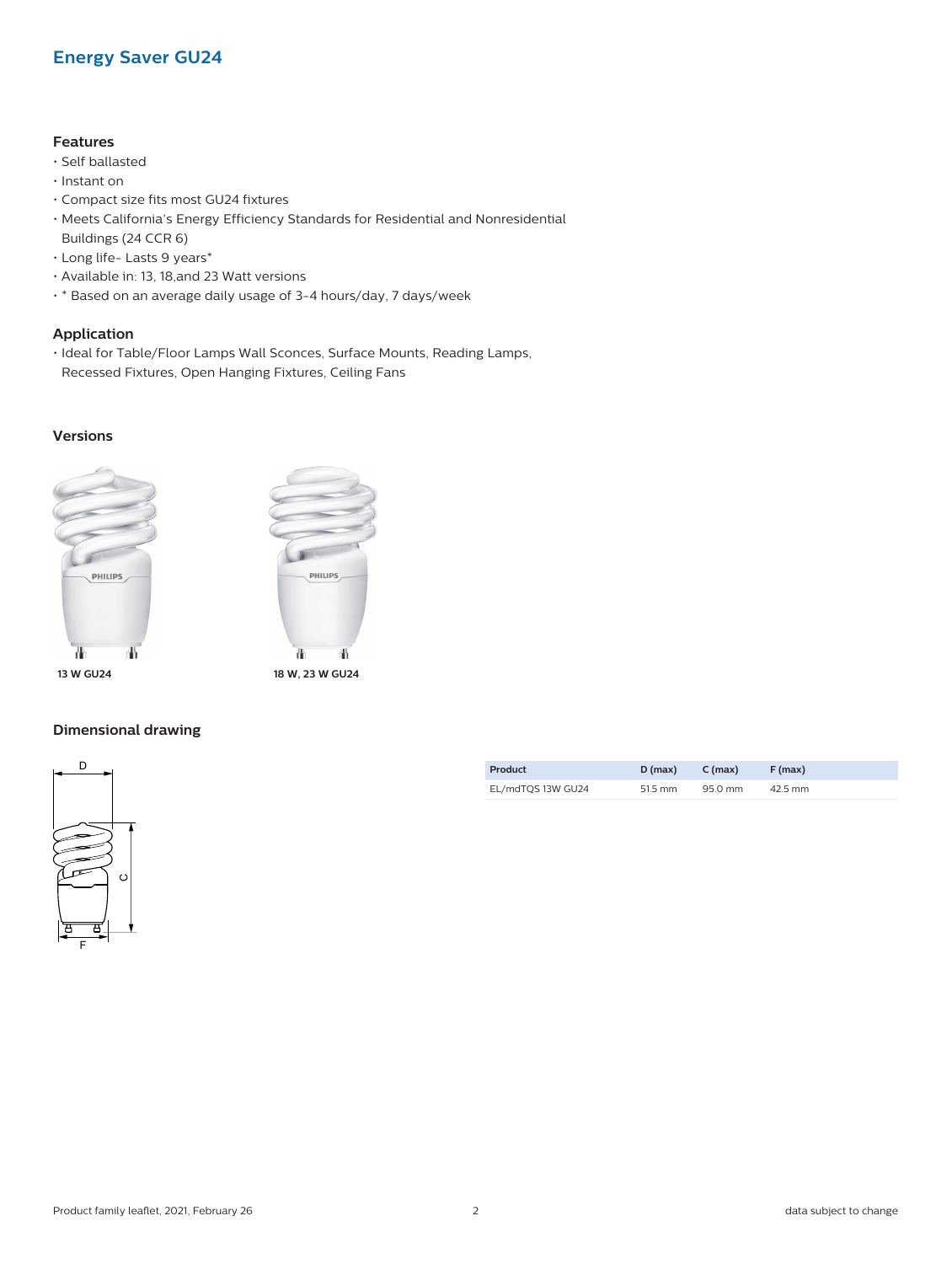# **Energy Saver GU24**

#### **Dimensional drawing**

| <b>Controls and dimming</b>               |                 |
|-------------------------------------------|-----------------|
| <b>Dimmable</b>                           | <b>No</b>       |
|                                           |                 |
| <b>Operating and electrical</b>           |                 |
| <b>Input Frequency</b>                    | 50 or 60 Hz     |
| <b>Voltage (Nom)</b>                      | 110-127 V       |
| Warm Up Time To 60% Light (Max)           | 40s             |
| Warm Up Time To 60% Light (Min)           | 5s              |
|                                           |                 |
| <b>General information</b>                |                 |
| Cap-Base                                  | <b>GU24</b>     |
| <b>Nominal Lifetime (Nom)</b>             | 10000 h         |
| <b>Rated Lifetime (Hours)</b>             | 10000 h         |
| <b>Switching Cycle</b>                    | 5000X           |
|                                           |                 |
| <b>Light technical</b>                    |                 |
| <b>Chromaticity Coordinate X (Nom)</b>    | 459             |
| <b>Chromaticity Coordinate Y (Nom)</b>    | 412             |
| <b>Color Code</b>                         | 827             |
| <b>Color Designation</b>                  | Warm White (WW) |
| <b>Correlated Color Temperature (Nom)</b> | 2700 K          |
| <b>Color Rendering Index (Nom)</b>        | 80              |
| <b>Limf At End Of Nominal Lifetime</b>    | 50%             |
| (Nom)                                     |                 |
| Lumen Maintenance 2000 h (Nom)            | 85%             |
| Lumen Maintenance 5000 h (Nom)            | 70 %            |
| Luminous Efficacy (rated) (Nom)           | 67 lm/W         |
|                                           |                 |
| <b>Mechanical and housing</b>             |                 |
| <b>Bulb Shape</b>                         | EL/mdTQS        |
|                                           |                 |

#### **Approval and application**

| Order Code | <b>Full Product Name</b> | Energy Consumption kWh/1000 h | Mercury (Hg) Content (Max) |
|------------|--------------------------|-------------------------------|----------------------------|
| 454199     | EL/mdTOS 13W GU24        | 13 kWh                        | 2 mg                       |
| 454215     | EL/mdTOS 23W GU24        | 23 kWh                        | $2.5$ mg                   |

#### **Operating and electrical**

| <b>Order Code</b> | <b>Full Product Name</b> | Lamp Current (Nom) | Power (Nom) | <b>Order Code</b> | <b>Full Product Name</b> | Lamp Current (Nom) | Power (Nom) |
|-------------------|--------------------------|--------------------|-------------|-------------------|--------------------------|--------------------|-------------|
| 454199            | EL/mdTOS 13W GU24        | 210 mA             | 3.0 W       | 454215            | EL/mdTOS 23W GU24        | 360 mA             | 23.0 W      |

#### **Light technical**